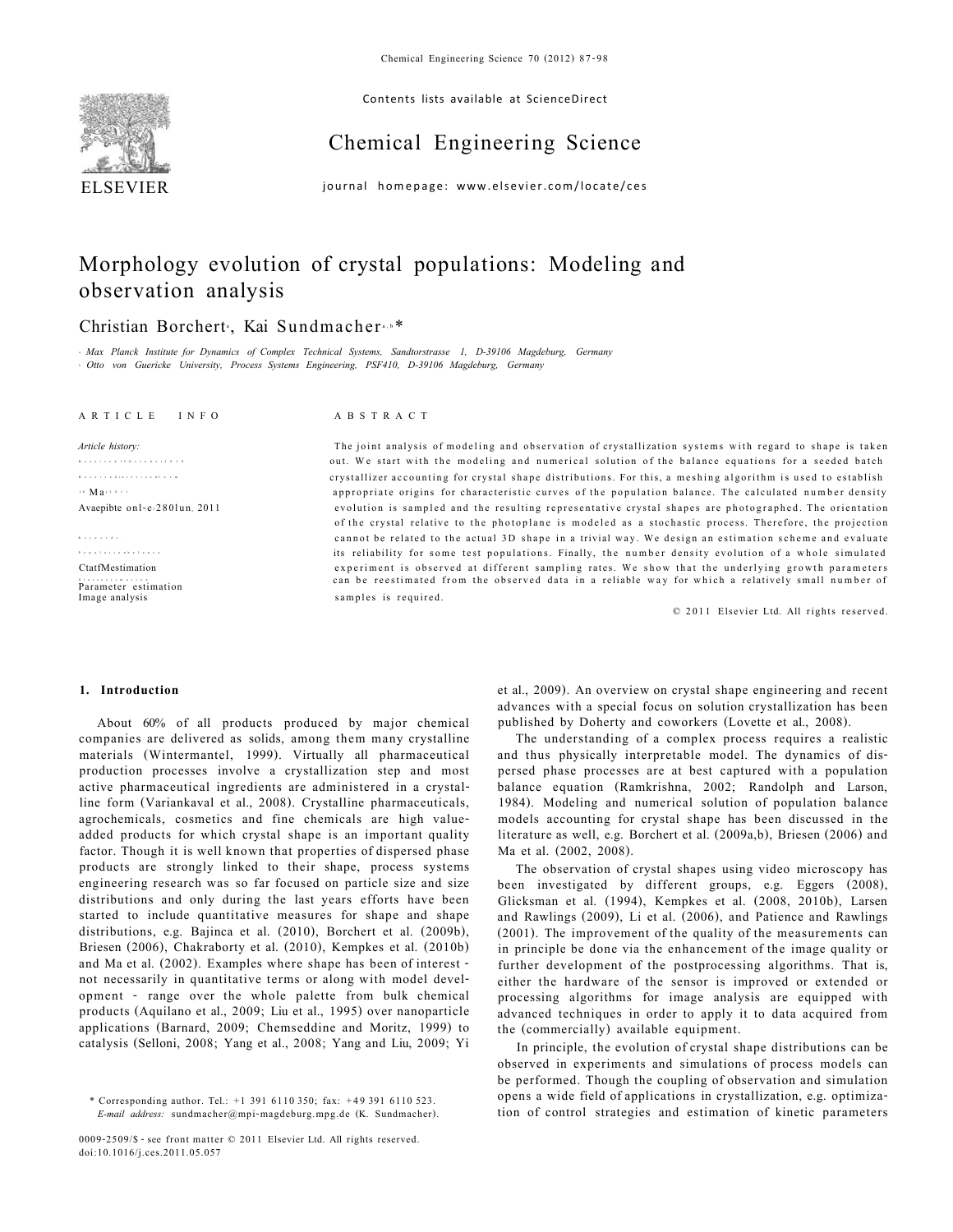with regard to shape and size, only few work in this direction has been published, e.g. Patience and Rawlings (2001) and Wang et al. (2008). Given the fact that microscopic images can be acquired, the questions this paper aims to answer are: How can crystal projections easily be related to the crystal's 3D body in order to measure the shape distribution of a population in terms as it is used in the model? And how reliable is this information?

In the following, highly idealized dynamic models for single crystals and crystal populations are sketched (Section 2). The computed evolving distribution is artificially sampled and measured using an observer whose concept is worked out in Section 3. In Section 4 of this paper an evolving crystal population is tracked over the course of a whole simulated crystallization experiment and growth kinetics which have been used in the simulation are reestimated from the measurements. Section 5 concludes the paper in brief.

### **2. Process model**

The form of a convex crystal can be described by the orientation **ni** of its faces and their distances *hi* to the crystal center, see Fig. 1. Since the face orientation is fixed (Miller indices) we recognize the vector  $\mathbf{h} = (h_1, h_2, ..., h_n)$ <sup>t</sup> as the geometrical state being a point in the geometrical state space  $O \ncR$ . Presuming that symmetry-related faces have the same distance to the crystal center, the dimensionality of the state vector can be reduced considerably. For example, if the planes of the crystal as shown in Fig. 1 are allowed to assume an individual distance to the center each, a 26D state space is spanned. Instead, we deem all symmetry-related faces to have the same distance to the crystal center which is a model simplification but often justified in growth-dominated systems. This reduces the number of dimensions for the example of the crystal in Fig. 1 to three. We show the applicability of the presented methods throughout the paper using the example of a symmetric cubic crystal (cubic point group  $O_n$ ) with faces  $\{1\ 0\ 0\}$  and  $\{111\}$ , which is a representative and demanding example system in the sense that the morphological variations are rich and many interfacial angles are equal between different pairs of faces.

In the remainder of this section the population balance is presented, Section 2.1. This population is grown in a batch crystallizer by natural cooling. For this case the temperature profile and the mass balance which takes the shape-dependent mass uptake into account is presented in Section 2.2. The population balance is discretized and can then be solved using simple ODE-solvers as described in Section 2.3.

# *2.1. Population balance equation accounting for shape evolution*

Shape evolution of one crystal under the constraint of a constant number of faces within the domain **O** can be described



**Fig. 1.** A convex crystal is described by the orientation of its faces, **n,,** and their distance to the center, *h,.* 

by the vector differential equation (Borchert et al., 2009a; Taylor et al., 1992; Winn and Doherty, 2000):

$$
\frac{dh}{dt} = G, \tag{1}
$$

where  $G = (G!, G_{2}, ...)$  is the vector of the perpendicular growth rates of crystal faces. If not only the shape of one crystal but also the shape distribution of a whole population of crystals has to be described by a model, the preceding equation does not suffice. This is at best done by using a population balance equation with which it is in principle possible to model various effects, for instance nucleation of new crystals, growth and dissolution, breakage and aggregation. In the following we assume that no nucleation, dissolution, breakage or aggregation takes place in the crystallization system. That is, only growth occurs and thus a highly idealized case is considered. This is also true when the observation scheme in a later part of this paper is tested: if this will not work for such an ideal case it is unlikely to work for more realistic cases.

Using the assumptions made above, the following multidimensional population balance accounting for crystal shape in a seeded batch crystallizer reads

$$
+\mathbf{V}\mathbf{h} \cdot (\mathbf{G}\mathbf{n}) = 0, \tag{2a}
$$

subject to the initial, regularity and boundary conditions:

$$
I.C. : n(t = 0,h) = n \cdot \text{eed}(h), \tag{2b}
$$

R.C. : 
$$
n(t, h) - 0
$$
,  $|h| - i$ , (2c)

B.C. : **n** 
$$
Sn = 0
$$
, **h** e 8O. (2d)

Of course, interesting dynamic solutions can only be produced if the seed distribution is different from the steady state solution to Eq. (2a). The main barrier for the application of such detailed population balance models is that growth and nucleation kinetics are unknown. A simple empirical growth model is given by

$$
Gi = ks as,
$$
 (3)

where *a* is the supersaturation (Mullin, 2001; Myerson, 2002). The parameters  $k_{ij}$  and gl are functions of solute composition and in practice not fully known. They are highly sensitive to certain process characteristics, in particular impurities and flow conditions. We shall be concerned with the determination of growth kinetics usable in population balance models. For this, observed distribution data as presented later in this paper are required.

Due to the occurring nonlinearities in the growth model, coupling to continuous phase balances and possibly nonlinear initial conditions, the population balance must be solved by numerical methods in most cases. The technique employed is presented after a short introduction to the used continuous phase balances.

#### *2.2. Continuous phase balance equations*

The mass balance of a batch system for the solute of which the crystalline phase is being assembled reads

dm.,  
\n
$$
\begin{array}{ll}\n\text{dm}, & = -P \, \text{cr}\, \text{r}\, \text{r} \, \text{r} \, \text{r} \, (\text{G} \cdot \text{V} \, \text{cr} \, \text{r} \, \text{r}) \, dV, \quad \text{msolute}(t=0) = \text{msolute}, \\
\text{(4)}\n\end{array}
$$

where  $r_{crys}$  is the crystal density.  $V_{crys}$  (h) stands for the volume of the crystal as a function of the geometrical state which is calculated as described in Borchert et al. (2009a). The solute concentration is for practical reasons defined to be the mass of the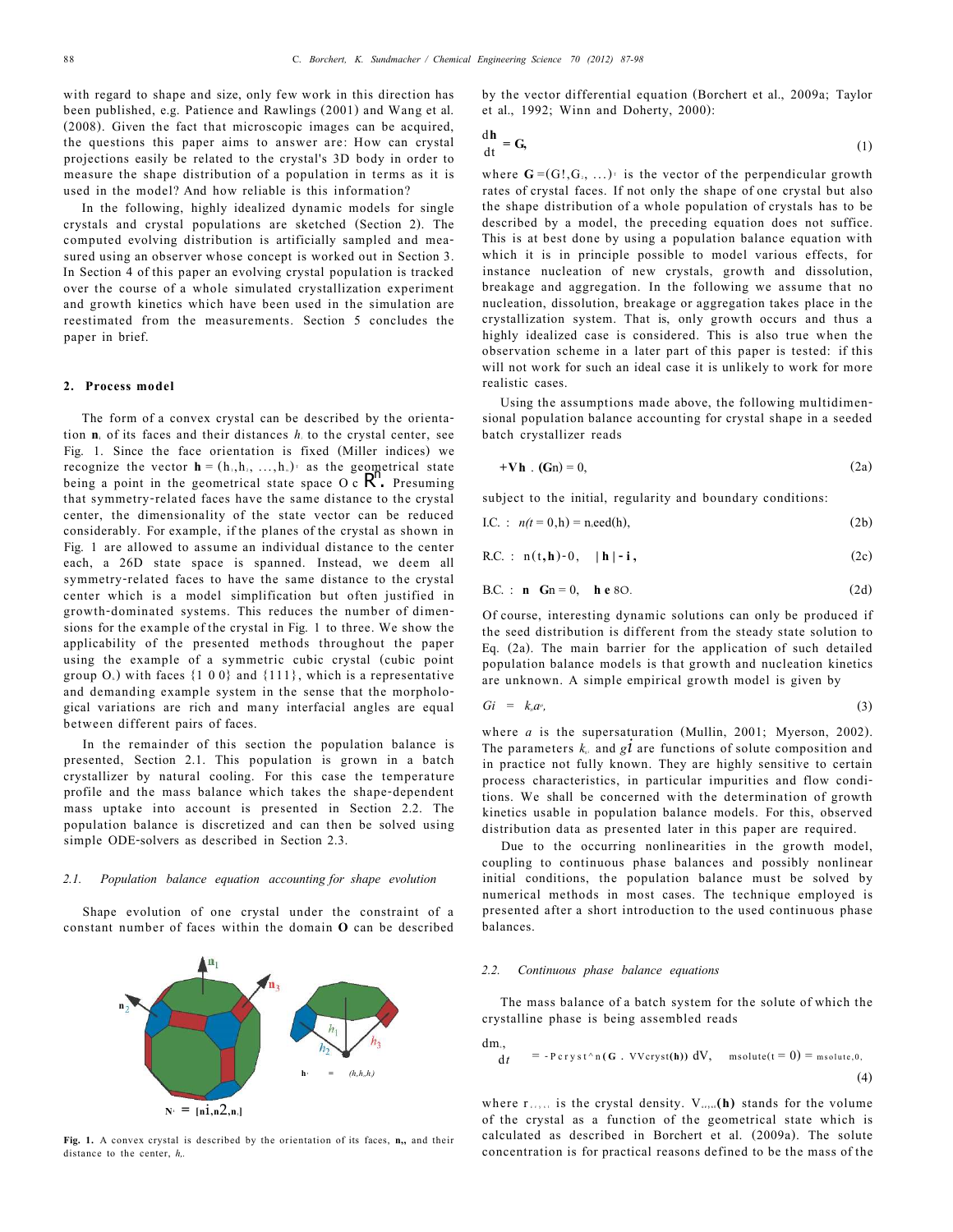

**Fig. 2.** Meshing of the population region. Left: randomly distributed nodes. Middle: equilibrated mesh. Right: initial distribution on the unstructured mesh.

current amount of solute to the solvent mass (Mullin, 2001):

*C* =<sup>m</sup> s o lut e , ( 5 } <sup>m</sup> solvent

where the equilibrium concentration as a function of temperature is an empirical relationship, e.g. a second order polynomial

$$
C_{\text{sat}} = p2T + \dot{p} \cdot T + p_{\text{e}}
$$
 (6)

The driving force for growth is the supersaturation which is defined here as the difference between the current and the equilibrium concentrations:

$$
s = C-Csat(T). \tag{7}
$$

From the energy balance the differential equation for the temperature is obtained as

$$
Vrcpddt = fcAOj-T) + hc
$$
 *figr.* (8)

which is solved by

d**h** 

$$
T(t) = TJ + (Tc-TJ)exp(-kA/(Vpcp)t)
$$
\n(9)

for the case of natural cooling, TJ = *const.,* and negligible heat of crystallization. The parameter  $kA/(Vpc<sub>p</sub>)$  is set to a value reflecting the dynamics of our laboratory crystallizer.

#### *2.3. Discretized population balance*

In order to solve Eq. (2) simultaneously with Eqs. (4) and (9) we approximate Eq. (2) by a system of ordinary differential equations. A characteristic curve of (2) is a solution to the following ODE

$$
\frac{d\mathbf{h}}{dt} = \mathbf{G}, \quad \mathbf{h}(t=0) = \mathbf{h}_{\cdot}, \tag{10a}
$$

$$
\frac{d n}{d n} = 0, \quad n(t = 0) = n \cdot \text{seed(h0)}, \tag{10b}
$$

where **h**0 is the starting point of the characteristic curve. In principle, infinitely many characteristic curves exist originating at points **h0** *A* O which all together represent the exact solution to the population balance. In order to numerically approximate the solution, only n characteristic curves starting at selected points, denoted by **hk,0 ,** are considered:

$$
\wedge = \mathbf{G}, \quad \mathbf{h}\mathbf{k}(\mathbf{t} = 0) = \mathbf{h}\mathbf{k}, \mathbf{0}, \tag{11a}
$$

$$
\wedge = 0, \quad n(t = 0) = \text{nseed}(\mathbf{h}0, k), \quad k = 1, \dots, n. \tag{11b}
$$

The representative nodes  $h_{k0}$  must be chosen in a way that they properly support the approximation of the true density. The

projection of  $n_{\text{max}}$  on a regular, rectilinear or structured grid would allow a good numerical approximation. However, the number of grid points would be relatively large while the possibilities for local grid refinement are limited. Therefore, we used an unstructured mesh which was generated with an algorithm along the work of Persson and Strang (2004).

Firstly, the geometry of the region of interest must be represented. The choice of this region, denoted by **A** c **O,** is in our case determined by the number density function, i.e. only regions with sufficiently high number densities are taken into account. Preliminary nodes  $\mathbf{p}_{k}$ ,  $k = 1, \ldots, V$  are distributed within the region and passed to a Delaunay triangulation routine which connects the nodes, see Fig. 2 (left). This formation is now considered to be a truss with nodes and elastic bars which are the connecting lines between nodes. Due to an interaction between connected nodes they are moved according to the ODE:

$$
J!P = F(p), \quad p(t = 0) = p0,
$$
 (12)

with  $p = [p_1, \ldots, p_n]$  and  $p_i = [p_1, \ldots, p_n]$ . The velocity function **F** allows to manipulate the mesh with regard to spacing between nodes. We have chosen this function such that the equilibrium length between connected nodes is small in parts of the state space with high number densities and sparsely covered with nodes in regions with smaller densities. Note that t and **F** have no physical meaning, though a physical analogy has been used for illustration.

The steady state solution of (12),  $F(p_0) = 0$ , provides well distributed points  $\mathbf{p}_{k+1}$ . A Voronoi tesselation is taken out assigning a cell  $L_k$  to the node  $p_{k+1}$ , see Fig. 2 (middle). All nodes with a cell of finite size are taken as starting points of characteristic curves. If the mesh parameters are well chosen, this excludes nodes which were moved towards the boundary *8*A. I.e. the remaining network of n < V nodes covers a region in the interior of **A,** see Fig. 2 (middle).

We have now generated a well distributed set of nodes and are thus ready to write down the discretized initial distribution:

$$
k,0 \qquad k,ss \qquad (13a)
$$

$$
n\mathrm{seed}(\mathbf{h}0,k)=\begin{array}{ccc}\n\text{T} & \wedge & \text{T} & \text{n}\mathrm{seed}(\mathbf{h}) & \text{dV}\,\text{h}, & k=1 & \text{V}\n\end{array} \tag{13b}
$$

with the cell volume

$$
DVA, k = \frac{dV_h}{d}.
$$
 (14)

The discretized seed distribution used for the simulation presented in the subsequent section is shown in Fig. 2 (right).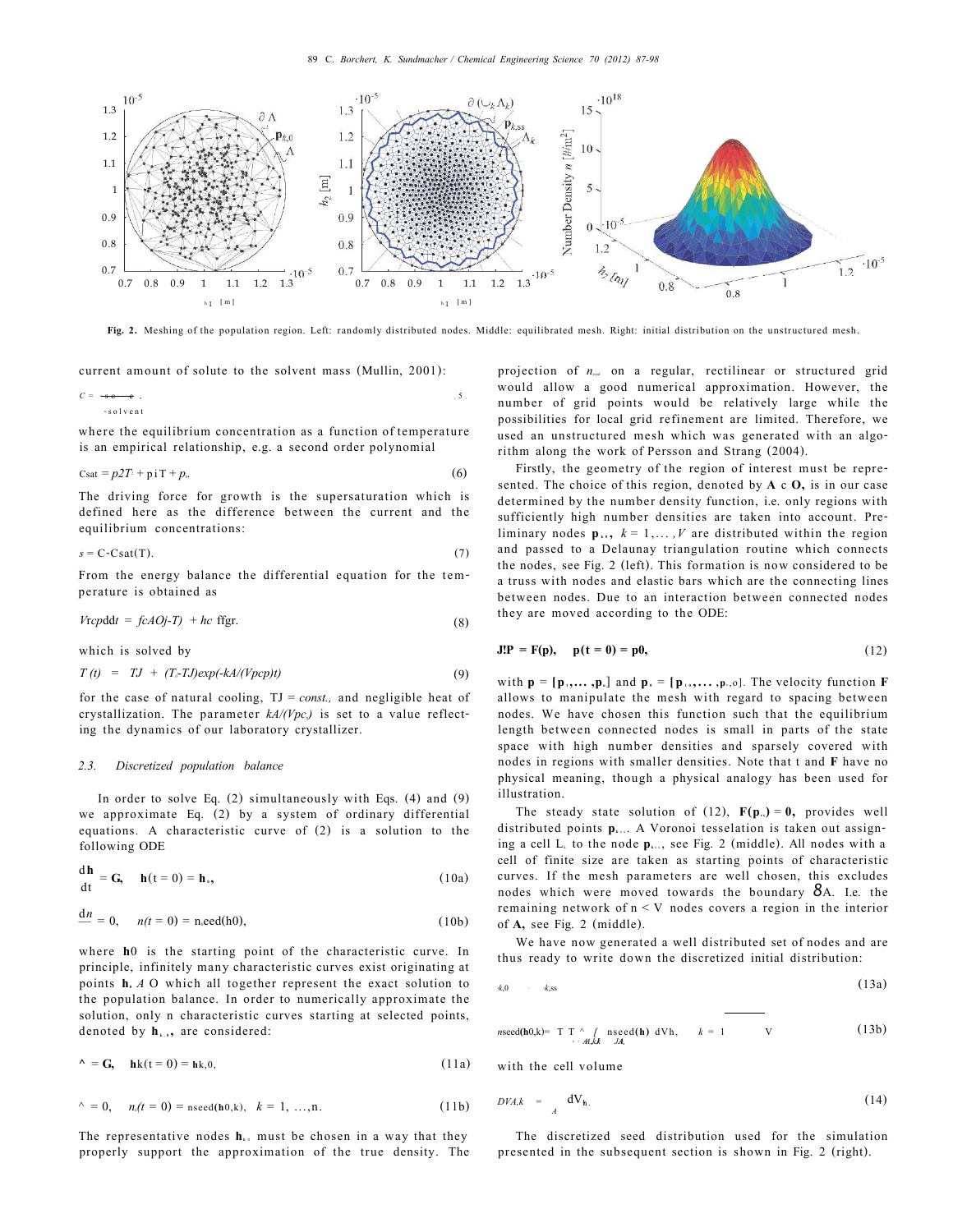# *2.4. Numerical simulation*

The discretized population balance equation, (11), and the mass balance (4) are discretized in time domain using the forward Euler scheme:

-solute,j+1 --solute,j-Peryst 
$$
\sum_{k=1}^{k} n_{\omega} (G \cdot \text{Wcryst}(\text{hkj})) \text{AVL}, k \text{At}, \quad (15a)
$$

$$
\mathbf{h}k \, j+1 \, -\mathbf{h}k \, j+G(Sj.1) \, \mathbf{A}t. \tag{15b}
$$

An alternative to this simple discretization in time could be a higher order Runge-Kutta schemes (implicit or explicit). The temperature profile as given in Eq. (9) (natural cooling) has been used. This system is easily implementable (e.g. in MATLAB) and simulation studies can be taken out of which one is depicted in Fig. 3. The seed distribution in the bottom left corner of the state space is moved along a nonlinear curve which is the result of the coupling to the mass and energy balance. Initially, the system is just saturated and then cooled approaching ambient temperature and thus inducing supersaturation. This drives crystal growth



**Fig. 3.** Simulation results for a seeded batch crystallizer. Left: evolution of the number distribution with representative crystal shapes of the seed population and the final population. Right: continuous state variables.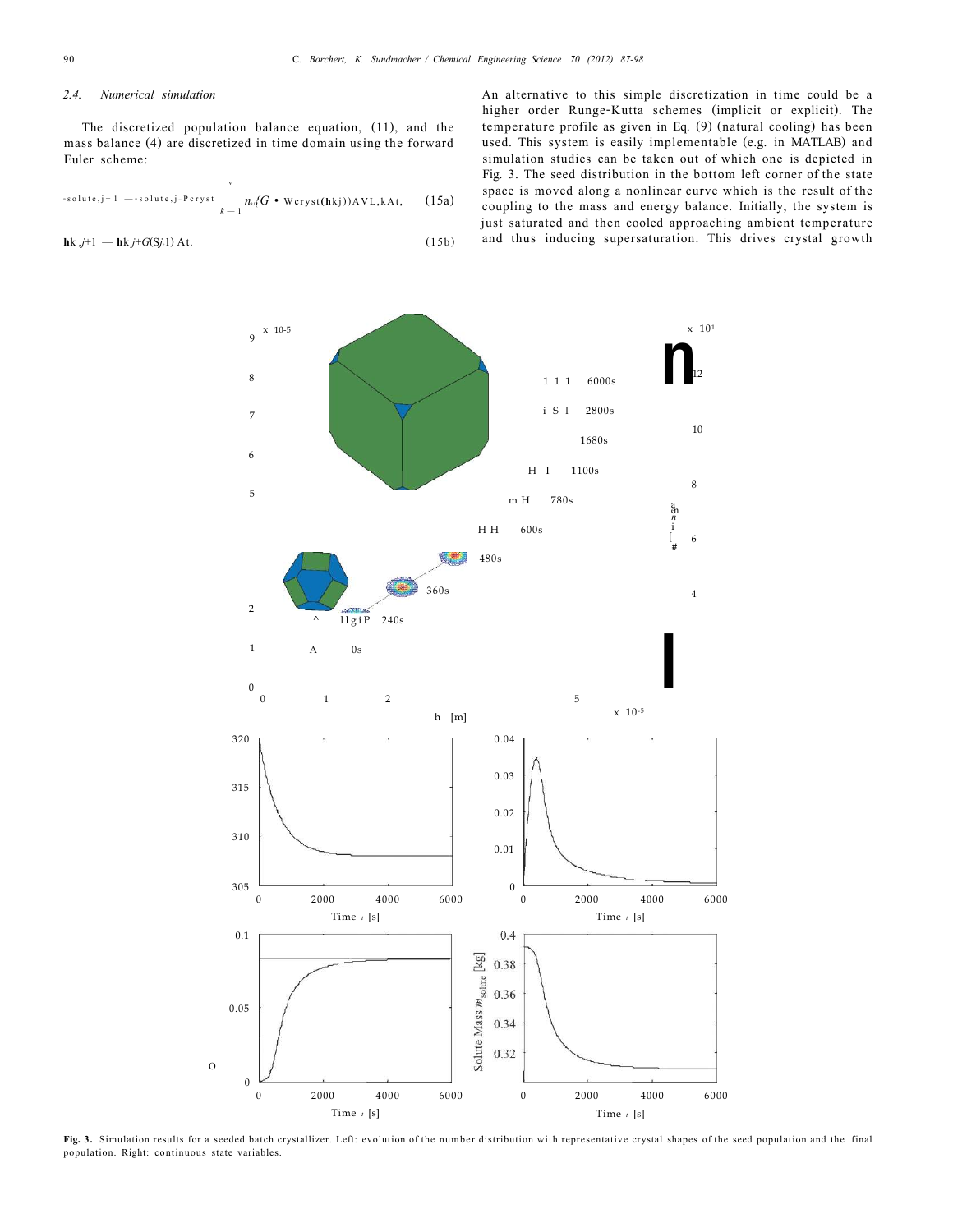| hseed                   | Mean state of seeds (m)                    | (10.5, 10.5)                                     |
|-------------------------|--------------------------------------------|--------------------------------------------------|
| <sup>S</sup> seed       | Standard deviation of seeds (m)            | diag(1010)                                       |
|                         | Number of crystals $(\#)$                  | $8.29 \times 10$                                 |
| CC                      | Initial concentration (kgsolute/kgsolvent) | csat(T0)                                         |
| <sup>T</sup> O          | Initial temperature (K)                    | 320                                              |
| T                       | Jacket temperature (K)                     | 308                                              |
| msolvent                | Mass of solvent (kg)                       |                                                  |
| $({}^{k}g,1,{}^{k}g,2)$ | Growth parameter $(m/s)$                   | $(6 \times 10^{-3} \cdot 2 \times 10^{-3})$      |
| (g1, g2)                | Growth parameter                           | (2,1)                                            |
| Pcryst                  | Density of crystal $(kg/m)$                | 1160                                             |
| $kA/(V \text{pcp})$     | Crystallizer parameters $(1/s)$            | 1/600                                            |
| (PQ,P1,P2)              | Solubility parameter                       | $(3.68,-2.82 \times 10^{3}, 5.58 \times 10^{3})$ |

**Table 1**  Parameters of the simulation.

leading to a transfer of dissolved material to the crystalline phase. At time *t* = 2000 s the main crystallization phase is completed, though there is still some degree of supersaturation left even at the end of the simulation at 6000 s. Parameters which were used in this case study are specified in Table 1.

## **3. Crystal observation**

Modeling of a crystallization process like in the previous section is only useful when it can be equipped with proper kinetic expressions. Due to the complexity of numerous interacting process variables governing the dynamics of crystallizers, the quantitative knowledge of kinetic parameters as a function of a full set of process parameters is usually not available. Particularly crystal shape can be perturbed dramatically by minor changes in impurity concentration or simply through the switching to a different supersaturation level (Boerrigter et al., 2004; Gilmer, 1980; Weissbuch et al., 1991, 1995). Because of the high sensitivity it is necessary to observe a crystallization process with regard to the features of interest if they are critical. However, compared to size analysis the monitoring of particle shape is far less developed for good reasons of which in our opinion the most important ones are: (i) Sensors enabling the quantification of the full 3D shape, examples are given below, require thorough sampling preparation and are costly. (ii) In situ and ex situ microscopes deliver a 2D information from which it is rather difficult to extract quantitative information.

The precise, non-parametric reconstruction of the 3D crystal shape can for instance be obtained from variants of transmission electron microscopes (Koster et al., 2000; Weyland et al., 2001), by processing of image stacks from optical microscopes (Castro et al., 2003) or tomographic methods, e.g. Jerram et al. (2009) and RJL Micro & Analytic GmbH. Especially tomography offers promising applications with regard to shape characterization and quantification of dispersed phase systems in general. However, the application of tomography is costly and specialized staff is required to ensure efficient operation.

Though the full 3D shape information is desirable to be available in future devices we focus on extracting useful information from a single 2D projection of the particle. The main advantage is the relatively simple probe operation and handling. Classical optical microscopes offer the least costly method to acquire crystal images. But for this, a careful sample preparation is necessary which may alter the crystals. Further, for direct process control it is desirable to record and process crystal images online or even inline. Commercially available in situ sensors, e.g. PVM from Mettler Toledo (2001) or ParticleEye from Hitec Zang, can be installed directly in standard laboratory crystallizers. Ex situ sensors on the market, for instance from Sympatec (Qicpic) Sympatec GmbH or Retsch (Camsizer) Retsch Technology, have usually a better image quality than in situ probes which comes at the cost of an additional sampling loop. The group of Mazzotti developed an ex situ sensor which was upgraded to acquire crystal images from two different perspectives, enabling the access to a wealth of information which makes it easier to relate to the real geometry because two different projections of the same situation are available (Kempkes et al., 2010a).

When the 3D geometrical state of the crystal has to be reconstructed from a single 2D image, only model-based methods can be used in contrast to non-parametric shape quantifications of true 3D sensors. The model is needed because features of the projection can then be used as an indicator for the 3D shape, that is, the space of possible objects throwing the projection is confined to those which are as well obtainable by the shape model. We use for this the crystal geometry model in terms of the state vector **h.** Clearly, **h** is the quantity we wish to measure. An additional difficulty to this is that the orientation of the crystal in space has a decisive influence on the shape of the photoprojection but is, depending on the sensor, a more or less stochastic process. In practice, the acquisition of images is performed with different probes as discussed above. For the design and evaluation of the estimation scheme, however, synthetic images have been generated so that the measured state and orientation can be directly and quantitatively compared to the actual state.

The matching of a crystal projection with the actual crystal shape constitutes a highly nonlinear optimization problem which is tractable by different means. Using continuous, gradient-based optimization techniques in orientation and geometrical state space would be a possibility, but the starting point must be chosen well beneath the true values in order to avoid the solver to run into a local minimum. Global optimizers using heuristic or stochastic techniques require a large number of relatively costly function evaluations and thus the estimation of a large number of crystal shapes becomes infeasible. Therefore, we have used a lookup table in which the shape descriptors as functions of state and orientation are precomputed. With this it is also possible to go the inverse way: the determination of state and orientation which corresponds to a specific descriptor. This is a commonly used approach in object recognition (DeMenthon and Davis, 1992) and has for instance been used to distinguish crystal polymorphs (Calderon De Anda et al., 2005; Li et al., 2006).

The rest of this section is organized such that at first descriptors for projections of crystal shapes are introduced and how they are extracted from an image. A simple state estimator is sketched and applied to measure a shape distribution from computergenerated crystal images.

#### *3.1. Crystal projection and descriptors*

Crystals which are observed with microscopes are viewed from one perspective and essentially we see a projection of the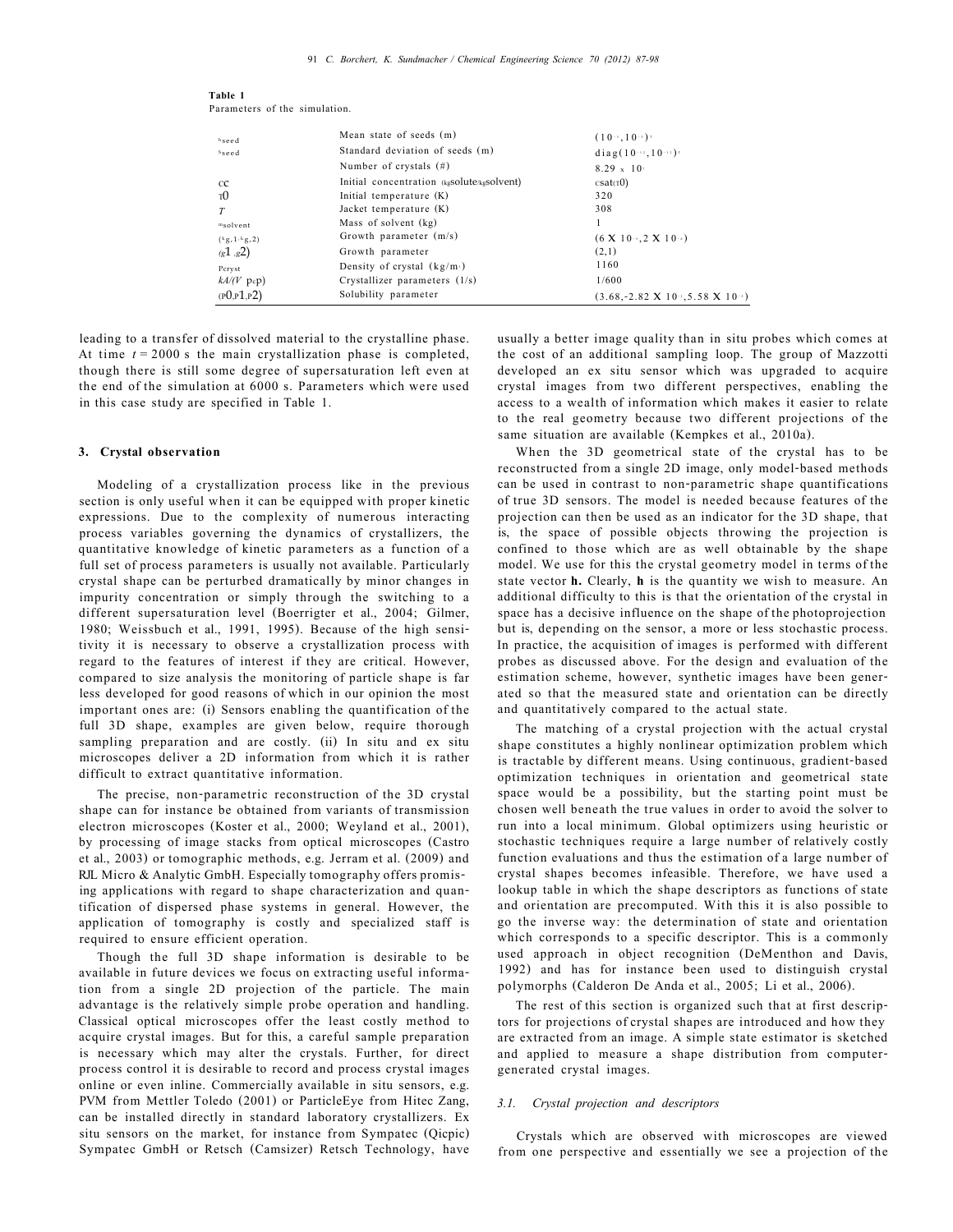particle. Though there is a huge information content in the grayscale landscape within the particle, this information is particularly sensitive to the system under consideration, complex to analyze and difficult to interpret by quantitative means. Therefore, we focus on the shape of the projection which is given by its boundary curve. This curve is determined by the shape of the crystal and its orientation in space, see Fig. 4.

For a convex crystal the boundary curve is determined by the convex hull of the projection of the crystal vertices which are connected by straight lines. That is, it is fully determined by (i) the length of straight lines, *di,* connecting projected vertices and (ii) angles, j<sub>i</sub>, between them, see Fig. 6. This is the basis for a set of shape descriptors. In order to obtain size-independent descriptors, the *dj's* are scaled that the sum of the resulting boundary perimeter is one:

$$
dj = \sum_{E \ f = 1 \ df} \quad E \ d = 1. \tag{16}
$$

where  $n<sup>o</sup>$  is the number of straight lines of the boundary. Of course,  $n<sup>o</sup>$  is a function of shape and orientation and not fixed for a particular morphology but can be determined by an algorithm, e.g. Cole (1966). The quantity

$$
s = d \tag{17}
$$

is the scaling factor relating original with scaled measures. Rotation invariance is accomplished by ordering the *dj*'s in descending sequence:

$$
\mathbf{d}_1 > \mathbf{d}_2 > \cdots > d_{\mathbf{d}}.\tag{18}
$$

For the special case  $dj = dj_{++}$  the ordering is chosen such that  $dj_{++}$ follows *dj* in clockwise direction. From the angle between two



$$
\mathbf{d} = \mathbf{f} \cdot \mathbf{d} \cdot \mathbf{e} \cdot \mathbf{d} \cdot \mathbf{e} \cdot \mathbf{d} \cdot \mathbf{e} \cdot \mathbf{e} \cdot \mathbf{e} \cdot \mathbf{d} \cdot \mathbf{e} \cdot \mathbf{e} \cdot \mathbf{e} \cdot \mathbf{e} \cdot \mathbf{e} \cdot \mathbf{e} \cdot \mathbf{e} \cdot \mathbf{e} \cdot \mathbf{e} \cdot \mathbf{e} \cdot \mathbf{e} \cdot \mathbf{e} \cdot \mathbf{e} \cdot \mathbf{e} \cdot \mathbf{e} \cdot \mathbf{e} \cdot \mathbf{e} \cdot \mathbf{e} \cdot \mathbf{e} \cdot \mathbf{e} \cdot \mathbf{e} \cdot \mathbf{e} \cdot \mathbf{e} \cdot \mathbf{e} \cdot \mathbf{e} \cdot \mathbf{e} \cdot \mathbf{e} \cdot \mathbf{e} \cdot \mathbf{e} \cdot \mathbf{e} \cdot \mathbf{e} \cdot \mathbf{e} \cdot \mathbf{e} \cdot \mathbf{e} \cdot \mathbf{e} \cdot \mathbf{e} \cdot \mathbf{e} \cdot \mathbf{e} \cdot \mathbf{e} \cdot \mathbf{e} \cdot \mathbf{e} \cdot \mathbf{e} \cdot \mathbf{e} \cdot \mathbf{e} \cdot \mathbf{e} \cdot \mathbf{e} \cdot \mathbf{e} \cdot \mathbf{e} \cdot \mathbf{e} \cdot \mathbf{e} \cdot \mathbf{e} \cdot \mathbf{e} \cdot \mathbf{e} \cdot \mathbf{e} \cdot \mathbf{e} \cdot \mathbf{e} \cdot \mathbf{e} \cdot \mathbf{e} \cdot \mathbf{e} \cdot \mathbf{e} \cdot \mathbf{e} \cdot \mathbf{e} \cdot \mathbf{e} \cdot \mathbf{e} \cdot \mathbf{e} \cdot \mathbf{e} \cdot \mathbf{e} \cdot \mathbf{e} \cdot \mathbf{e} \cdot \mathbf{e} \cdot \mathbf{e} \cdot \mathbf{e} \cdot \mathbf{e} \cdot \mathbf{e} \cdot \mathbf{e} \cdot \mathbf{e} \cdot \mathbf{e} \cdot \mathbf{e} \cdot \mathbf{e} \cdot \mathbf{e} \cdot \mathbf{e} \cdot \mathbf{e} \cdot \mathbf{e} \cdot \mathbf{e} \cdot \
$$

It is obvious that a loss of information is caused by the projection and in general there is not a unique mapping from the descriptor vector **d** to the state vector **h.** I.e. the same set of descriptors can be produced from different states and orientations so that the inverse

$$
(\mathbf{h}, \mathbf{W}) = \mathbf{f} \mathbf{descr}(\mathbf{d}) \tag{20}
$$

must not necessarily be unique. However, when the geometrical state is given, it is an easy task to project the vertices on a plane and determine the descriptor vector **d.** An overview of how to obtain descriptors from state and orientation is depicted in Fig. 5.

The main idea of the next part is to build up a lookup table or database of descriptors for which the geometrical state is known. By comparing a measured descriptor vector to this data set, a guess can be made in which crystal shape is at hand.

#### *3.2. State estimation*

The lookup table (lut) is compiled from numerical experiments: The descriptor vectors  $d_{\text{test}}$  are acquired for boundary curves of crystals with randomly chosen states **hlut. <sup>j</sup>** and orientations  $W_{\text{int}}$ . The whole set of descriptors and states

$$
D = \{ \text{dlut}, 1 \qquad \text{dlut}, n_{\text{out}} \},\tag{21a}
$$

$$
x = \bigcirc \text{1ut}, 1, \dots, \bigcirc \text{1ut}, n_{\text{1}} \bigcirc \bigcirc \tag{21b}
$$

$$
= \sqrt{1 + 1} \tag{21c}
$$



**Fig. 4.** Crystal projections: the same crystal shape projected from different perspectives (left and middle). Different shapes photographed from the same direction (middle and right).



**d** = ( $\text{OyCOS}$   $\leq$ **jo** $\upphi$  ^2 $\text{y}$ **i**<sup>cos</sup> ^2!' ^3 $\text{y}$ <sup>1</sup><sup>cos</sup> **CP3***I*, ^4,|cos (P4*I*, *d<sub>i</sub>*,l*cos* d<sub>6</sub>,|cos

**Fig. 6.** Descriptors of the crystal projection boundary.



D H *w* 

 $\triangleright$ U V i  $41.2$ 

1

**Fig. 5.** Relationship between crystal boundary and its descriptors.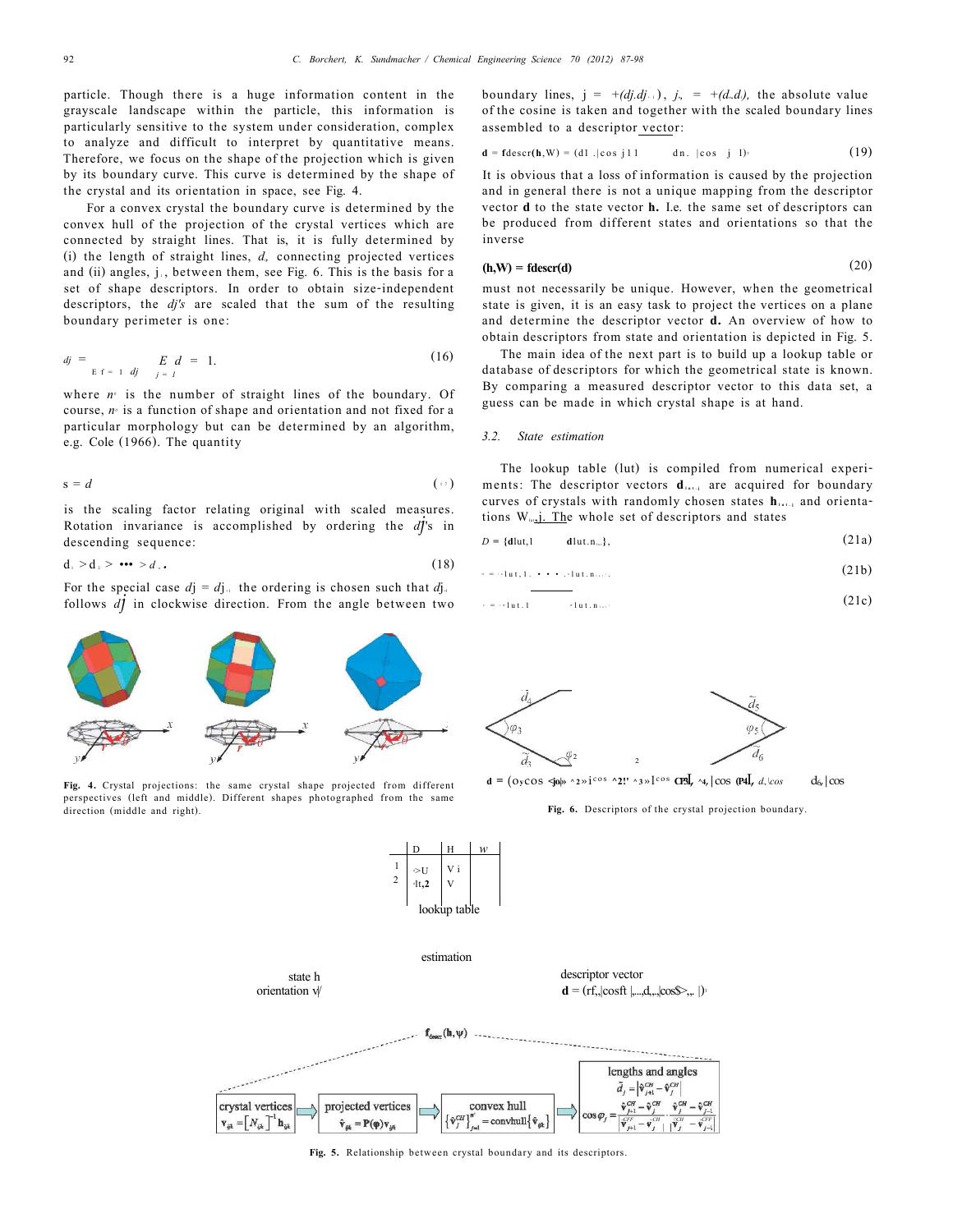is the boundary descriptor lookup table, see Fig. 5. A state estimator uses this database and compares a measured descriptor **d** to those given in the table:

$$
e(d, d)u(j) = dist(d-d)u(j), \quad d \wedge \text{-} e D, \ j = 1 \quad \text{nl}u(j), \tag{22}
$$

where the distance measure is of a special form since the number of descriptors can vary, depending on how many straight lines are exposed on the boundary of the descriptor from the database or the measurement. For two vectors **x,y** the first entries are compared:

dist(**x**-**y**) = 
$$
\int_{j=1}^{n} \int_{2}^{n} jx_{j}y_{j}dy
$$
, **x** e R<sup>\*</sup>, **y** e R<sup>n</sup>  $n < m$  (23)

The sum goes from 1 to *n*-1 (and not to *n,* the number of components of the shorter vector **x)** because the last entry of the descriptor vector, Eq. (19), contains for **x** the cosine of an angle between the shortest ((n-1) th entry) and the longest (1st entry) line segment of the projection boundary. On the other hand if the descriptor vector **y** is larger than  $x$ ,  $m > n$ , the nth entry is a cosine between two consecutive (in terms of length) line segments. That is, the two entries refer to different quantities which should not be compared. Furthermore, the reason for taking descriptor vectors of the database into account which have a different dimension than the measured one is that only slight changes in the orientation can cause a switch in the descriptor dimension because the number of edges projected onto the camera chip can change by a small orientation perturbation. However, the additionally appearing features are rather small in magnitude and in case that no descriptor vector has been inserted which was obtained exactly from that orientation, the closest entry in the database can still be found even though a qualitative jump lies between database entry and measured descriptor.

Finally, the entry in the database which deviates least from the measured one is taken as the hit and the geometry of the crystal can be identified:

$$
\text{test}, sc = \{lut, j \mid \cdots \text{dist}, j \in \{1, \ldots, l \text{ut}, k\} \text{ with } k \in D, \tag{24}
$$

where **h**est,sc must be rescaled to original dimensions using the scaling factor, Eq. (17):

$$
hest = fest(d) = she.
$$
 (25)

We shall now be concerned with the accuracy of this estimation scheme for the ideal case that the descriptors can be calculated perfectly.

### *3.3. Performance of the estimator*

A population consisting of three subpopulations is examined which are all normally distributed with means and variances

$$
= (1.25,1) \times 10^{-4}, \quad s_{i+1} = 5 \times 10^{-4}, \quad s_{i+2} = 5 \times 10^{-4},
$$
  

$$
= (0.9,1.25) \times 10^{-4} \quad s_{2,11} = 1.25 \times 10^{-5} \quad s_{2,22} = 2.5 \times 10
$$
  

$$
13 = (0.375,0.5) \times 10^{-4}, \quad ff_{i+1} = 2.5 \times 10^{-6} \quad s_{i+22} = 2.5 \times 10
$$
  
(26)

and vanishing covariances. From each subpopulation 1000 samples are taken, see Fig. 7 (left), randomly oriented and the descriptor vector  $d = f_{\text{max}}(h, W)$  is determined. The procedure described in Section 3.2 is used to reestimate the geometrical state. As depicted in Fig. 7 (right) the features of the population can be reconstructed well. Especially the distinction between different subpopulation is possible in a reliable way. The error of the estimate of the *j*th particle with respect to the quantity *hk* is measured by

$$
y_{k,est} \cdot \frac{y_{k,est} + y_{k,true}}{x_{k,true}} \tag{27}
$$

Fig. 8 shows the error distribution for each of the three populations for both quantities *h*1 and *h*2. It can be seen that the majority of the estimates comes with an error below 2%. The standard deviation of the error distribution ranges from  $2.41 \times 10^{-3}$  to 1.15 x  $10$ . The error distribution indicates that the estimation scheme is not working equally well in all areas of the state space. Particularly population 1 can be identified with a better quality than populations 2 and 3. The accuracy of the estimates of *h*2 in populations 2 and 3 is rather poor compared to estimates of *h*1. This is due to the lower prominence of the *h*2-faces on the crystal surface, see examples of these shapes in Fig. 7 (left). Therefore, features of *h*2-faces are less expressed in the projections and thus the distinction between subtle differences of *h*2-features requires highly resolved lookup tables to achieve better results. However, we find that a standard deviation of the error, denoted by *sek*, of less than 3% is sufficient for our purposes. This result has been achieved with a lookup table which was made up of  $n<sub>n</sub> = 1000$ different state vectors whose resulting crystal shapes are each photographed from *n*w = 300 different random directions.

Assessing the improvement of the estimation quality with varying configurations of the lookup table can be done by considering the standard deviation of the error distribution *sek.*  This is depicted for population 1 in Fig. 9 with a variation of the



<span id="page-6-0"></span>Fig. 7. Estimation of a trimodal population consisting of 1000 crystals for each of the three populations. Left: scatter plot of samples from the original population including graphical representations of selected crystal morphologies. Right: scatter plot of the estimated population.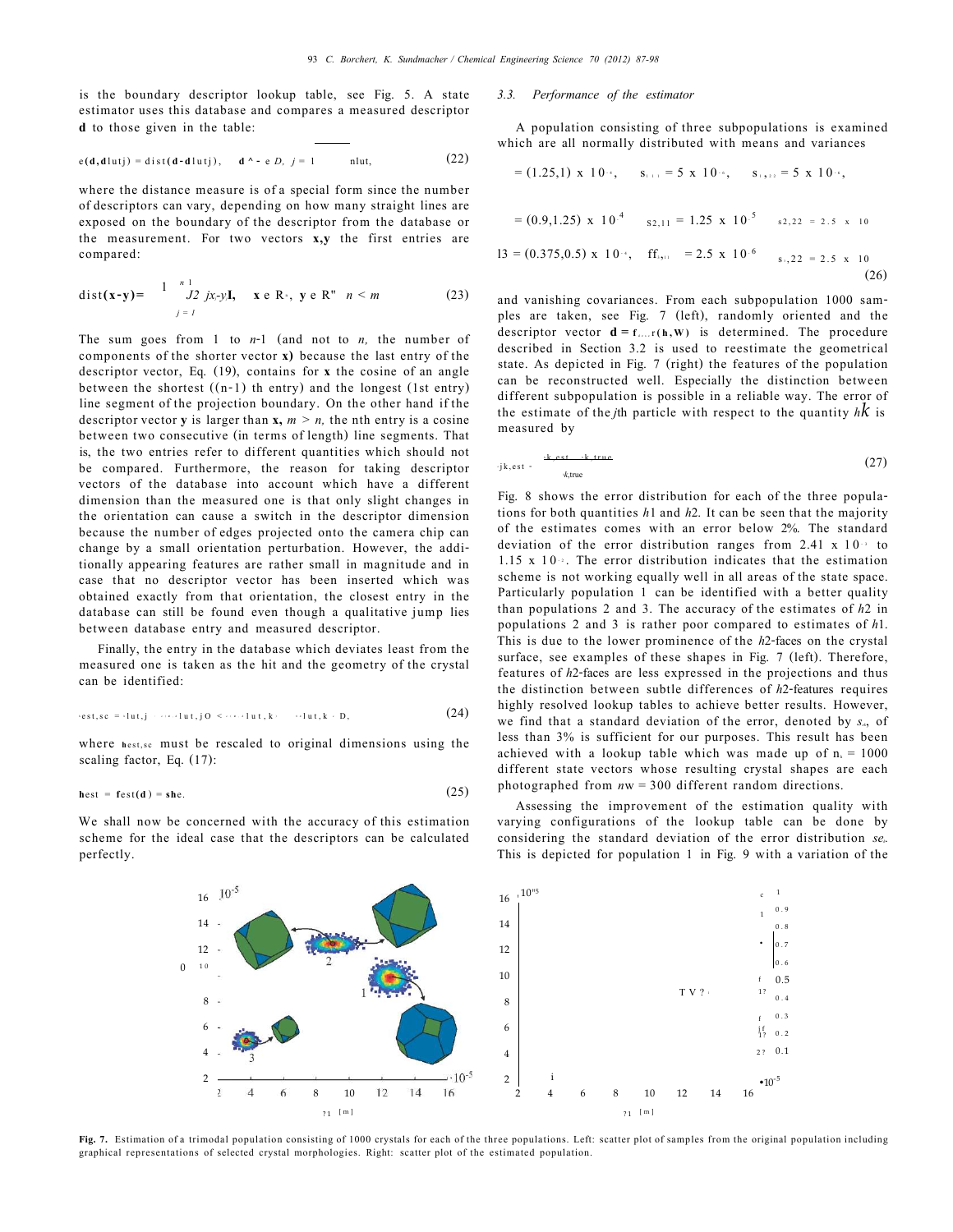

**Fig. 8.** Error distribution based on the comparison between real and estimated state of individual crystals for the three subpopulations shown in [Fig. 7](#page-6-0)



**Fig. 9.** Error between given and estimated shape distribution as a function of database size.

lookup table size from  $n_0 = 100...1000$  and  $n_0 = 100...300$ . As expected, a blow-up of the table size improves the accuracy of the estimates. Particularly an increase in the number of states, *n*h, reproduces the population in a better way while the influence of the number of orientation variations *n*w is weak. It is clear now that the estimation scheme as described in Section 3.2 works in principle if the shape descriptors **d** are given. Now, it is an additional task to find a procedure which determines the shape descriptors from pixel and thus possibly grainy images. This topic is addressed next.

# *3.4. Descriptors from pixel images using the Hough transform*

On a pixelized image the boundary is given by the coordinates of *n* points. We are looking for pieces of the boundary which lie on straight lines. In principle, a line can be drawn through every pair of points and subsequently all subsets of points that are close to particular lines can be determined. This approach would involve the detection of  $n<sup>2</sup>$  lines and the computation of  $n<sup>3</sup>$  comparisons which is computationally expensive. The Hough transform instead offers a more favorable method at a computational cost increasing linearly with *n.* The illustration of the Hough transform follows mainly the textbook of Gonzalez (Gonzalez and Woods, 2008).

The equation of a straight line is

$$
r = x \cos y + y \sin y,\tag{28}
$$

where  $r$  is the distance from the line to the origin and  $y$  is the angle of the shortest vector from the origin to a point on the line. Let  $(X_j, y_j)$  be the coordinates of a pixel. Infinitely many lines pass through (Xj,yj) which all satisfy Eq. (28) for a set of parameters (r**,y)** which is a curve in (r**,y**)-space:

$$
r = Xj \cos y + yj \sin y. \tag{29}
$$

Clearly, another equation for a point  $(x, y)$  would then allow to determine the intercept of the parameter curves giving parameters (r**',y')** of a line passing through both points, see Fig. 10. The parameter space is now subdivided into accumulator points, e.g. *Alm* as depicted in Fig. 10 (right). Initially, the accumulator points are all set to zero before we run through all boundary pixels. Then, for every boundary pixel the curve (29) is evaluated on the accumulator grid. If the curve passes through the neighborhood of  $(P_{\mathbf{a}}, \mathbf{y}_m)$ ,  $A_{\mathbf{b}}$  is increased by one. At the end of this procedure  $A_{\mathbf{b}}$ points of the boundary lie on a straight line with parameters  $(P_1, y_*)$ . Roughly speaking, the maxima of the accumulator points correspond to the most prominent straight lines in the original image, see Fig. 11.

From the lengths and orientations of the computed boundary section, descriptors **d** can be calculated and used to determine the shape of the photographed crystal. In Fig. 12 the previously used trimodal population has been projected on a plane with a resolution of  $(10 \text{ m}, 10 \cdot \text{m})$  per pixel. It can be seen that the main features of the population can be recognized from the measurements but with a lower quality (Fig. 13) as if the descriptors are obtained from infinitely resolved planes (Section 3.3). This is mainly due to imperfect line detection through the Hough transform which can be difficult to operate at different length scales simultaneously. That means, subtle features being important for small projections are undesired to be detected in larger projections. By improving the line detection algorithm we think that for sufficiently resolved projections the hit rate can still be improved, then comparable to the ideal case.

#### **4. Connecting simulation and estimation**

So far we have been concerned with the modeling of a crystallization process in Section 2 and observation of crystals in Section 3. The application of the developed observation techniques to samples taken from the evolving number distribution is conducted in this section. It serves to evaluate requirements which have to be met to observe the crystallization process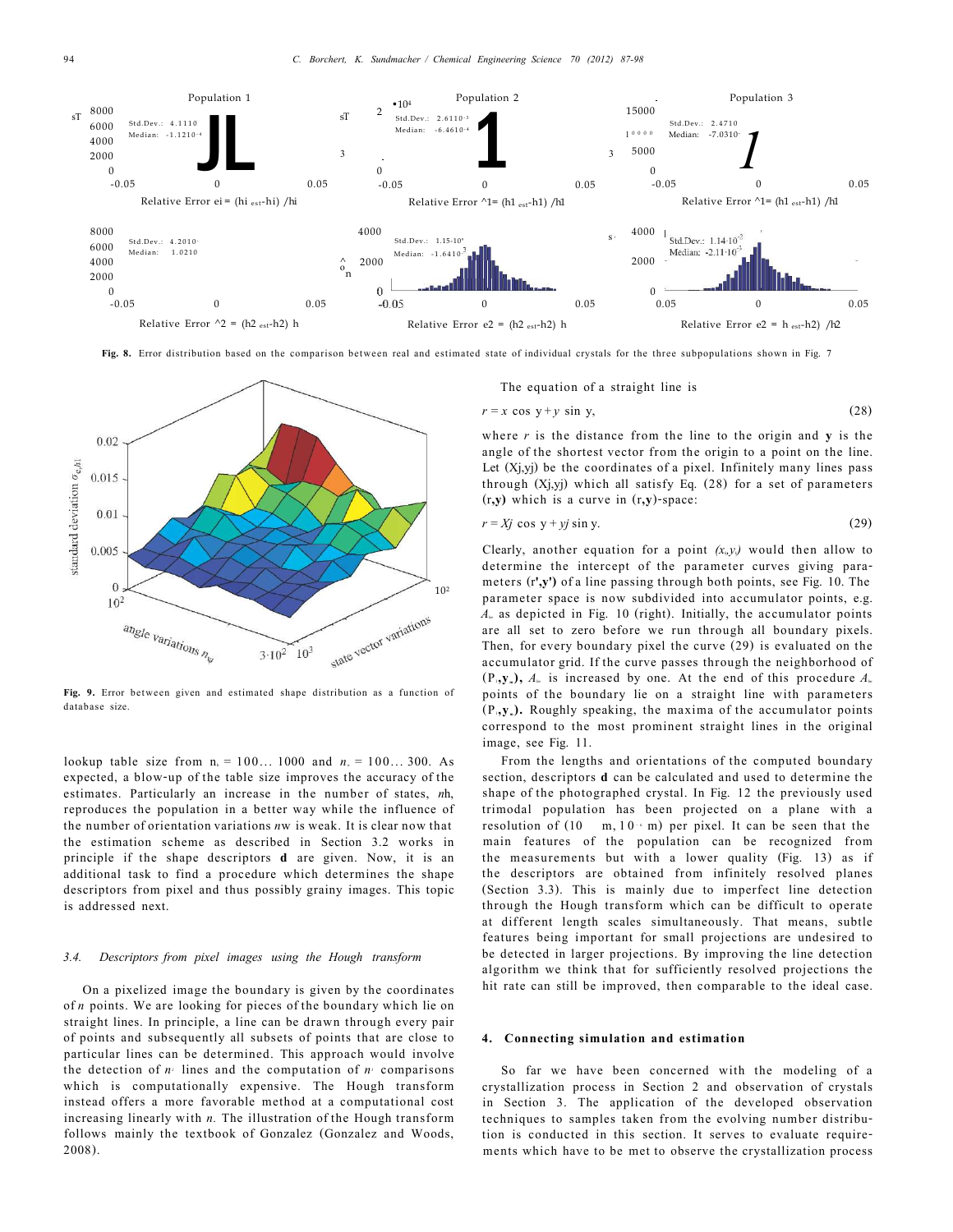

**Fig. 10.** Line passing through two points (left) and parameter curves of all possible lines passing through the respective points (right). The point of intersection, *(r',9'),*  yields the parameters of the straight line passing through both points in the original (x,y)-space.



**Fig. 11.** Extraction of straight lines of a boundary curve. Left: crystal boundary from a simulated photograph. Middle: intensity image of the accumulator points in the parameter space. Right: identified straight lines.



**Fig. 12.** Estimation of a trimodal population consisting of 3000 crystals. Left: scatter plot of original particle population. Right: scatter plot of the estimated population. Examples of crystal shapes in this region of the state space can be seen in Fig. 7.

adequately with regard to number of samples and frequency of sampling. Especially for the identification of kinetics used in population balance equations it is important to get an idea of how the measurement process must be dimensioned in order to be able to extract information of good quality.

The shape distribution evolution as computed in Section 2.4, shown in Fig. 3, has been sampled at *n*s — 10 instants, where each sample comprises  $nc - 200$  crystals. Fig. 14 (left) depicts the sampled population densities. The density contour plots are computed with a histogram smoothing algorithm (Eilers and Goeman, 2004). Applying the state estimation scheme as discussed above with a lookup table with  $n = 1000, n^2 - 300$ , the estimated populations are obtained as sketched in Fig. 14 (right).

Unsurprisingly, the main features of the evolving distribution can be recognized in the observed population.

The quantitative observation of a crystallization process is of value in its own right. But even more desirable is the extraction of kinetic data from an observed process. Since only crystal growth has been taken into account, we aim at restoring the growth rates which have been used in the simulation. Clearly, we could try to apply the estimation technique directly to real experiments and determine growth rates. However, we find it essential to test an observation and estimation scheme against artificial experiments to gain information on the reliability of the applied technique.

A first, model free determination of the growth rates is based on the evaluation of particle size change between two measurements.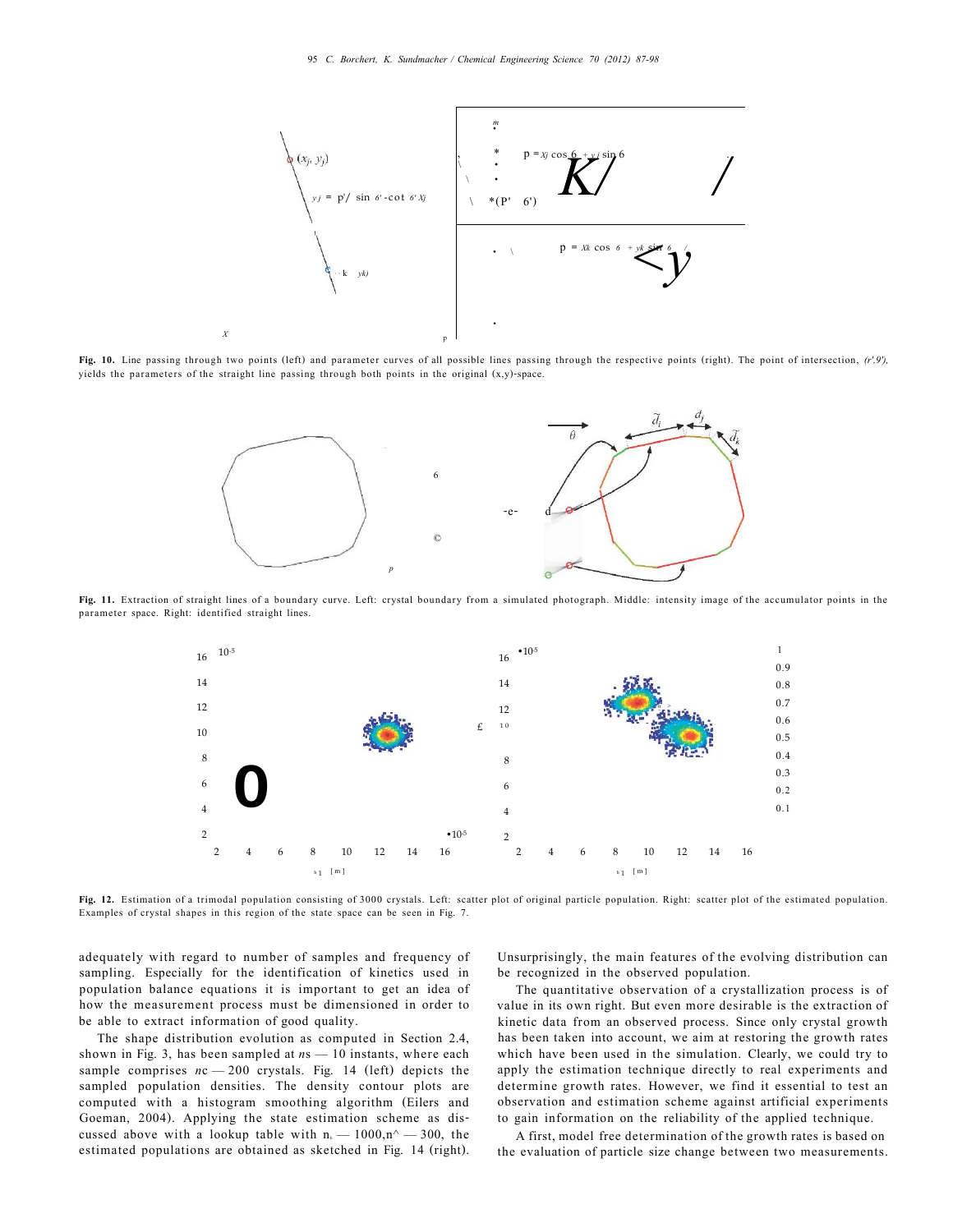

**Fig. 13.** Error distribution of estimation population photographed on pixelized plane.



**Fig. 14.** Evolution of the number distribution as in the simulation study. Left: sampled distribution. Right: estimated distribution from photos with infinite resolution. The simulated evolution of the shape distribution is shown in Fig. 3 together with representative shapes at the beginning and end of the crystallization.



**Fig. 15.** Estimation of growth rates from simulated experiments, (-) true kinetics, **(o)** measured kinetics. Left: taking only 10 samples over the course of a whole crystallization experiment does not suffice to determine the growth kinetics. Right: with 50 samples the true kinetics can be approximated well.

By differentiating the mean particle size of the seed crystals

$$
\overline{\mathbf{v}} = \begin{pmatrix} 1 & \mathbf{n} \\ \mathbf{v} & \mathbf{n} \\ \mathbf{n} & \mathbf{n} \\ \mathbf{n} & \mathbf{n} \end{pmatrix} \quad \mathbf{V} \quad \mathbf{v} = \mathbf{v} \cdot \mathbf{v} \cdot \mathbf{n} \tag{30}
$$

numerically with respect to time

$$
\mathbf{G} \qquad \begin{array}{c}\n \mathbf{h}_{j+1} & -\mathbf{h}_{\mathbf{r}} \\
 \mathbf{h}_{i+1} & -\mathbf{h}_{i}\n \end{array} \tag{31}
$$

and measuring the supersaturation or concentration with the same sampling rate we can plot the measured growth rate versus supersaturation and get an impression of the growth law. This is depicted in Fig. 15. If only samples at 10 instances are taken, it is not possible to estimate the underlying growth law properly.

According to our systematic study, using 50 samples enhances the quality considerably.

If a growth model of the form (3) is assumed, the measured evolution of the mean crystal size hj can be compared to the mean crystal size following from the growth law together with supersaturation measurements:

$$
\mathbf{h}_{\circ} \circ d(t) = \mathbf{h} c + \qquad \text{kg s} \cdot dt. \qquad \mathbf{kg} = (kg.1 \cdot kg.)^{\frac{1}{2}}. \qquad \mathbf{g} = (g1, g2)^{\frac{1}{2}}. \tag{32}
$$

The deviation between measured and modeled mean size evolution is quantified by the objectives

$$
\begin{array}{ll}\nn\\ \n\text{el} &= \sqrt{2(hlj-h1,\text{mod}j)},\\
j=1\n\end{array}\n\tag{33a}
$$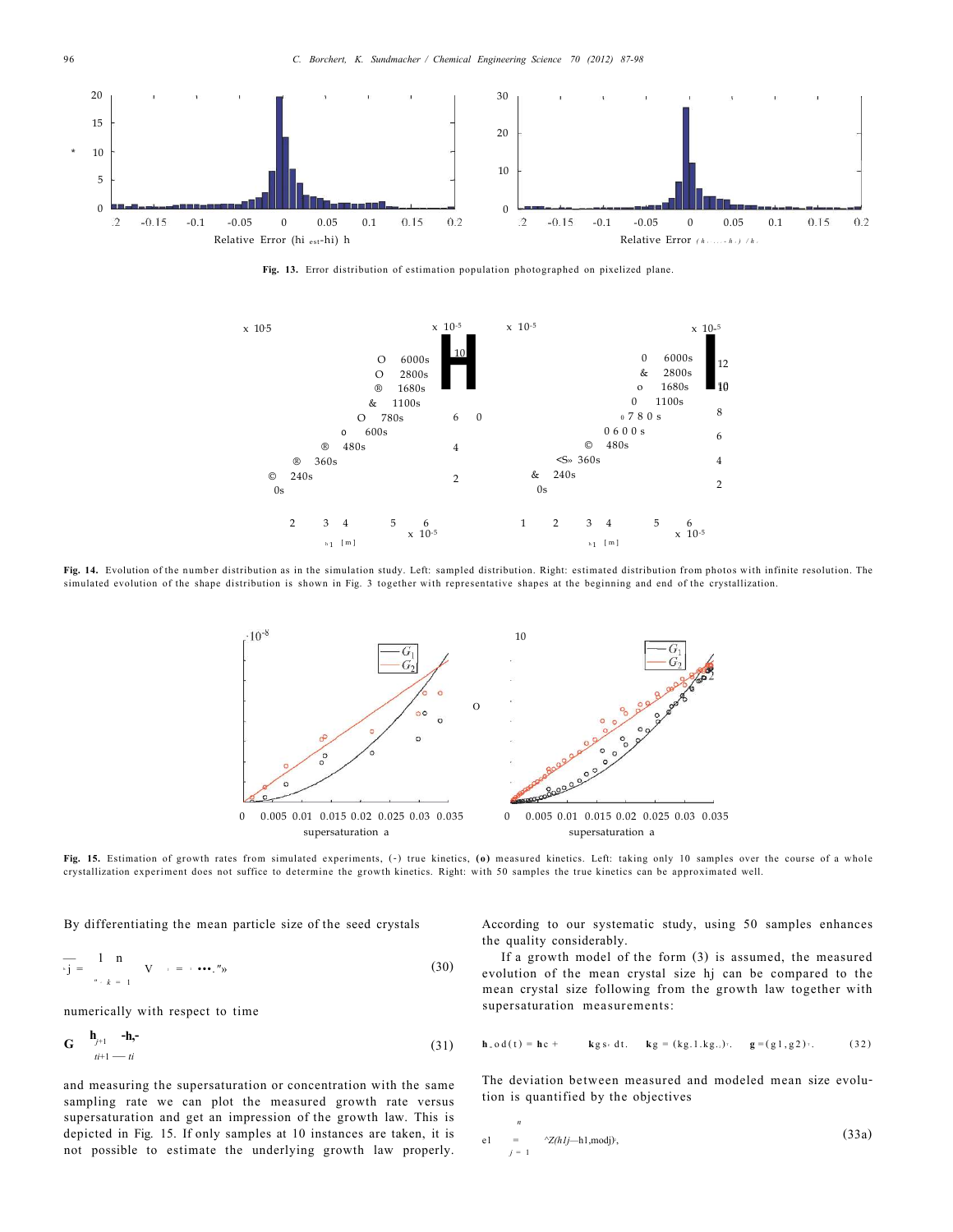

**Fig. 16.** Estimation of growth rates with underlying model using a varying number of samples. Upper row: 10 samples, middle row: 20 samples, bottom row: 50 samples. Left column: evolution of mean crystal size estimated from simulated experiments. Middle columns: contour plots of the objective *ej* as a function of growth parameters. The true parameter used in the simulation is indicated by a star, whereas the minimum of the objective is marked by a red circle. Right column: true (-) and estimated (--) growth laws. (For interpretation of the references to color in this figure legend, the reader is referred to the web version of this article.)

$$
e2 = \sum_{j=1}^{ns} x^{\wedge}h2, j\cdot h2, \text{mod}, j
$$
 (33b)

In Fig. 16 the growth laws which are estimated from the minimization of the objective functions are depicted. It can be seen that with an increasing number of samples the accuracy of the estimates increases. Compared to the direct numerical differentiation of the mean crystal size which has been used in Fig. 15, the model-based estimation yields much better estimates even with relatively few samples. The estimation based on 20 samples (middle row) almost perfectly matches the true kinetics. The objective shows, independent of the number of samples, stretched valleys which are undesirable when optimization algorithms are applied. Also, if it comes to the measurement of real data, the acquisition of images and measurement of shape distributions are further complicated by crystal shapes which are not as ideally formed as in the simulation. This can involve deviations from symmetry, formation of aggregates or broken crystals which all lead to more complex (that is, a wider variety of) crystal shapes whose formation are stochastic processes. This means for example, the aggregate geometry formed by the clustering of a number of crystals is due to its complexity essentially a random process. That is, the stochastic process of crystal orientation, which has been included in our analysis, is further superimposed by other stochastic processes. Hence, the data quality may further decrease and therefore stretched valleys of the objective in the parameter space further complicates the judgement over the quality of the estimated parameters. We believe that this can be remedied by the model-based analysis and redesign of the conduction of the crystallization experiment of which major building bricks have been fabricated here.

#### **5. Conclusions**

The achievements of this paper are twofold. At first we have proposed an efficient numerical solution technique based on the method of characteristics. A meshing algorithm has been employed for this which allows the discretization of the seed population so that the starting points of characteristic curves can be determined in a rational way. Explicit Euler discretization in time makes it very easy to implement the resulting equations and gives numerically stable results for nonstiff equations.

Secondly, an observation scheme for faceted crystals has been developed. It is based on the notion that the projections of crystals as recorded by microscopes (classical laboratory microscopes, in- or ex situ probes) are strongly related to the actual 3D shape but randomized by the stochastic process of orientation. Since the inversion of observed features of the projection to the actual shape is a complicated reconstruction task and often not possible we proposed to use a lookup table. In this table the descriptors of the projections are tabulated together with the geometrical state and orientation with which they were computed. A simple distance function evaluating the closeness to tabulated values is used to find a matching entry in the lookup table. This value is then taken as the estimated geometrical state. Robustness is guaranteed in the sense that - compared to more sophisticated optimization techniques - the algorithm requires a fixed number of operations per estimate and cannot run into convergence traps. It may sometimes not hit the true shape exactly. This comes partly from the finite resolution of the lookup table but is also due to ambiguous descriptors which may be produced from quite different shapes and orientations. But overall, the proposed technique has been shown to work well in different examples with morphologically mixed populations.